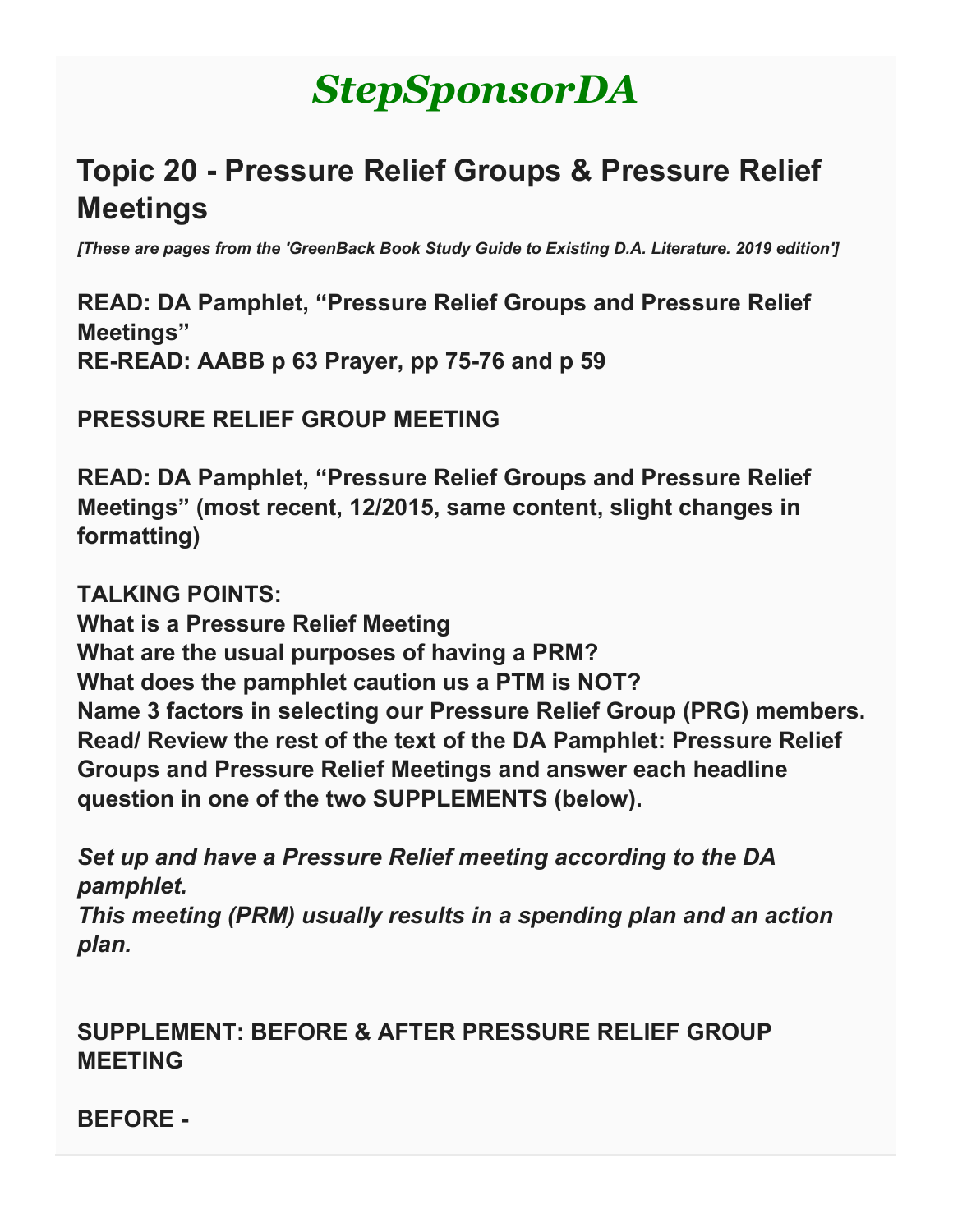**RE-READ: The DA Pamphlet Pressure Relief Groups and Pressure Relief Meetings. Also re-read AABB p 63 - pp 75-76. PRAY 3rd Step Prayer.**

#### **DURING -**

**REVISIT STEP 4: As you look at your finances with two other DA's, you may feel stuck, angry, upset, scared, ashamed or guilty, One way to deal with those thoughts and feelings is by** *briefly* **revisiting and taking steps 4-5, in mini form,** *only on the subject of a specific pressure***. We may refer to the Steps 4 and 5 prayers in the AA BB pp 64-70. If obsessive thoughts or anger at self or others is experienced, it can be useful to go to the AA BB, pp 64-67,** *briefly* **revisit the resentment process and pray the resentment prayers, for ourselves and others. If fear is experienced while looking at our spending & debting behavior, it can be useful to** *briefly* **go to the AA BB p 68,** *briefly* **revisit the fear inventory and pray the fear prayer: p 68:3.**

**And last, if looking at the numbers brings up guilt, betrayal or issues of harmful interpersonal conduct, even if it does not involve sex, it can be helpful to go to the AA BB, p 69-71,** *briefly* **revisit that process and pray the harm or relational prayers, for ourselves and for others. p 69:2-3, p 70:1-2.**

# **AFTER -**

**Plan for some solitary quiet time immediately after your Pressure Relief meeting (which is the financial version of Step 5, revealing your exact numbers to another group of understanding human beings).**

# **Solitary Time**

**Take Steps 6, 7, and 8. Go to the AA BB and re-read pp 75-76. Looking at the character defects revealed in the spending record and the pressure relief meeting, and, in prayer, re-take Steps 6, 7, and 8 precisely as directed on pp 75-76, just as you would after any 5th step.**

**Note: Notice that as part of taking Step 6, we are asked to revisit Steps 1 through 5, in the form of questions. We are reminded that we are in recovery form a compulsive disease, for which personal will power and other forms of human help are not effective, long term. (AA BB pp 75-**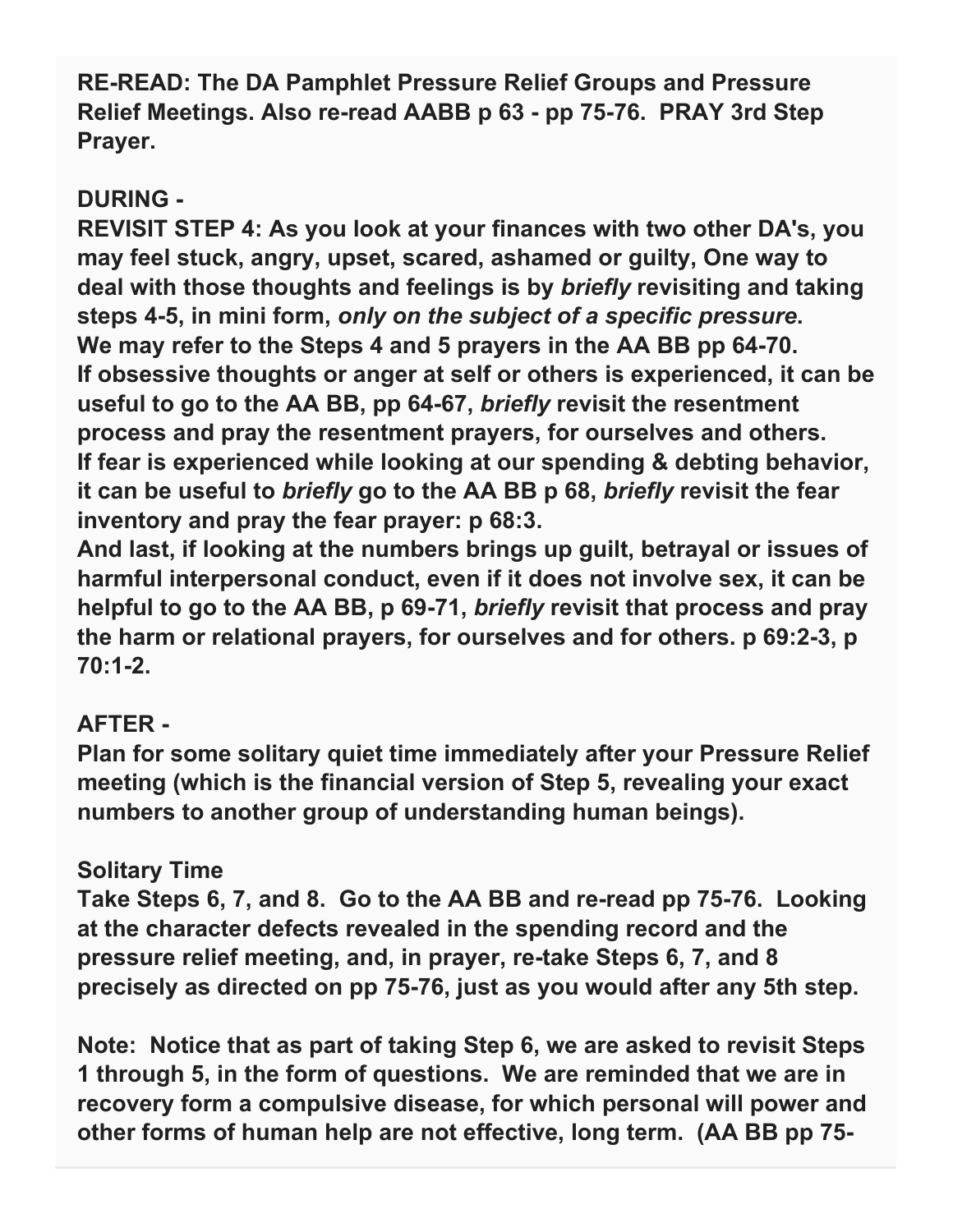**76 and pp 58-59)**

**Pray: addicted compulsive debtors do not "swear off" or cut anything out with 'will power.' Accountability promises to a sponsor or pressure relief group only help temporarily. In prayer, we ask God to remove our character defects for lasting financial healing. (PRAY the 6th-7th Step prayers; AA BB p 76)**

**Take a Form of Step 8 - the plans are a form of Amends Lists Review the suggested action plan (List) or spending plan (List) made at the PRG.**

**A NOTE ON OVERWHELM - While sometimes 2 or THREE heads are better than one, we may receive such a wealth of ideas from our PRG members that we leave the PRM with an Action List that can seem daunting. Some of us find it useful to view that list as an Action** *Ideas* **List to be reflected upon later and** *prioritized and edited with the help of Higher Power.*

**Pray: We ask God for the strength and willingness to mend our relationship with money, and we ask God for the willingness, courage and strength to prioritize and then follow through with the Action Plans we began forming in our Pressure Relief Meeting. AABB p 76:3.**

**Reflect: Sometimes, in prayer, we realize a suggested PRG action is just an idea but is not best for us or it is not the right time. We remember that acting on any action item formed in a PRG is ultimately** *our decision,* **made with Higher Power. (AABB top of p 70 "Counsel with others is often desirable but we let God be the final Judge." Pray the amends prayers in AA BB pp 79, 80, 82, and 83).**

**Make a beginning on a realistic spending plan.**

*This is the essential difference between a twelve-step recovery program and a self-help or human help program. DA is a God-help program.*

**SUPPLEMENT: PHONE PRM's**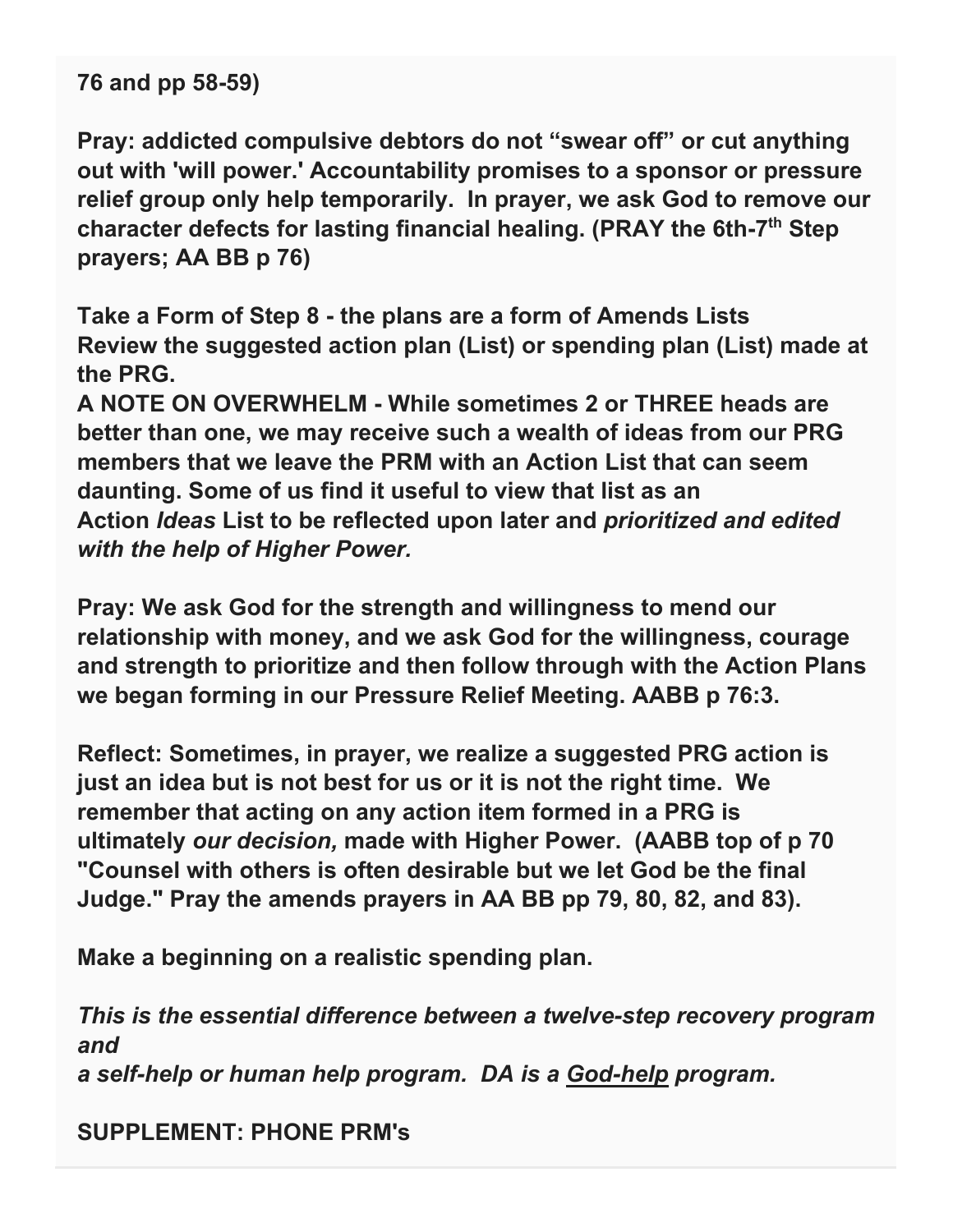**"I'm ready to have a PRM and am going to do it on the phone, so what do I do next?"**

**E-S-H on PRM's on the phone.**

**"I have two DA members who have agreed to sit on my PRM. I have arranged for a Free Conference Call number for the PRM or am planning to use my cell phone conference call option."**

**1) I send a joint email to both people thanking them for agreeing to do a PRM for me and suggesting when would be best for me. I usually mention several options and always mention my time zone.**

**2) We settle on a day and time, and I send a confirming email, including in this email that I will remind them of our PRM by email 1 week ahead of the date.**

**3) I also Include that I will send my Numbers and "what are my pressures", 2 days before the PRM along with the calling information. 4) I do as I have suggested above, always including a thank you and "contact me with any concerns".**

**5) We have the PRM and I send an email with the suggested Actions resulting from the PRM along with a Thank You.**

**If we have set up a follow-up PRM I include a confirmation of that day and time.**

**6) Sometimes one of my PRM team needs an additional reminder or prefers phone contact. I do it as best I can.**

**The above suggestions have helped me, and my team members stay clear about my Phone PRMs.**

# **ACTIONS**

**FINISH COMPILING AT LEAST A MONTH OF INCOME AND EXPENSES AND MAKE AN APPOINTMENT AND HAVE A PRESSURE RELIEF MEETING.**

**AS FEELINGS AND FEARS MAY COME UP, REVISIT THE STEPS 4-7 AABB pp 64-76 USE PRAYER AND BOOK ENDING PHONE CALLS TO GAIN SUPPORT IN FOLLOWING THROUGH WITH YOUR PRESSURE RELIEF MEETING and SUBSEQUENT ACTIONS**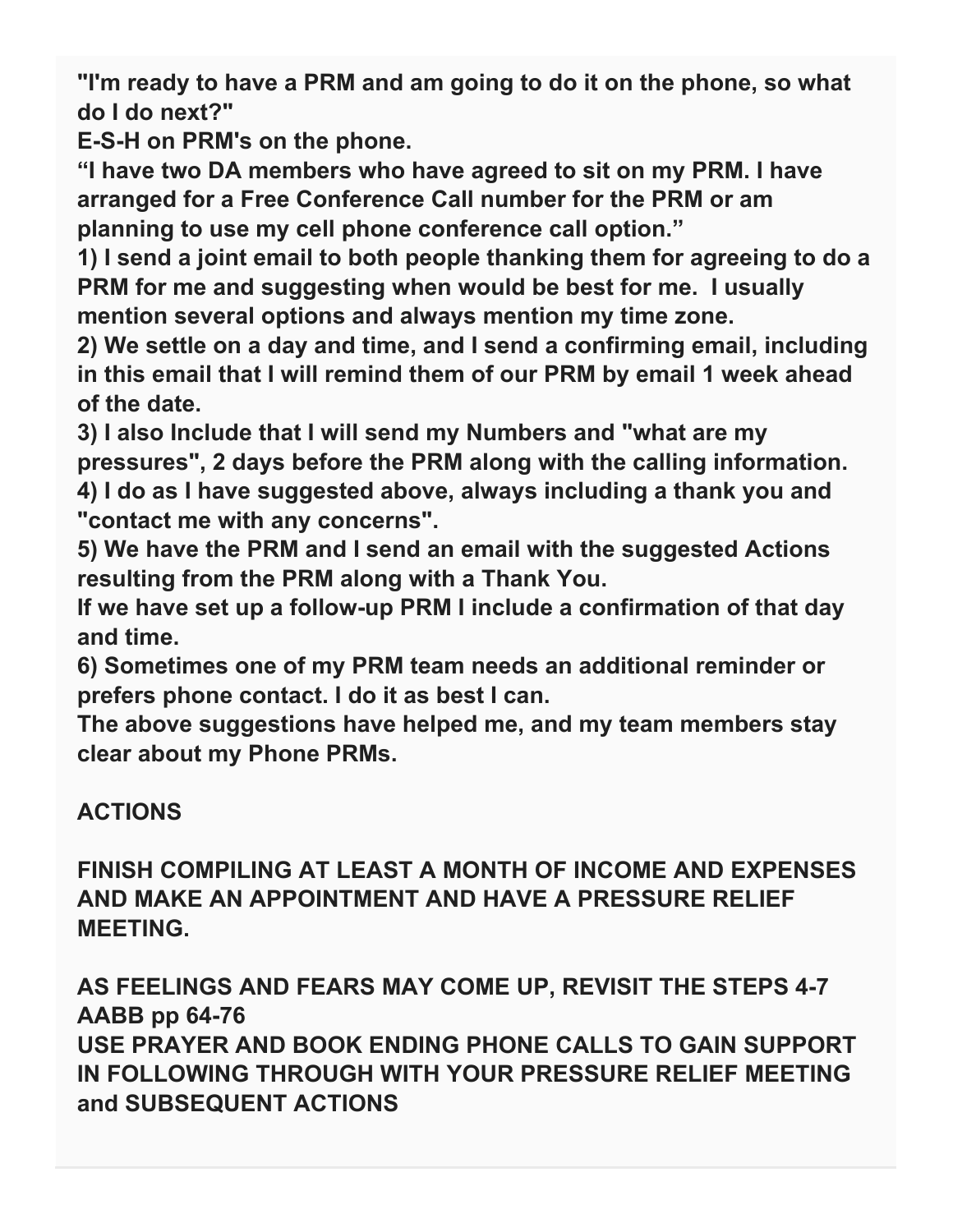**BUSINESS DEBTORS: If you are self-employed or own a business, FINISH two or more separate sets of spending/income records: one for personal and one for each business endeavor. If possible, try to find a business owner to do your PRG.**

**HAVE YOUR PRM. Afterward, TAKE STEPS 6, 7 & 8.**

**ACTIONS carried over from previous sessions REVIEW the Action List from the previous session. Be current with that before going on to this week's Action List.** *It is absolutely OK, really advisable, to pick up where you left off.*

#### **PRAYER CARDS**

- On individual 3x5 cards, put each of the 3 daily prayers; consider making several sets One set for by the bed, one for your wallet, your desk, vanity mirror, car or other place you frequently look.
- Add the resentment, fear and harms prayers to your prayer cards**.**
- Add the 6th Step Prayer for willingness and the 7th Step prayer of AA/DA for the character defects to be removed to your prayer cards
- Add the Step 8 & 9 prayers for willingness to make amends to all persons harmed
- Add the 10th Step Daily Prayers to your cards.
- **Add the 11th Step Prayers to your cards.**

Spend some time on the action items in this study each day as you can, at least 15-20 min or more. *Let whatever amount of time you have be good enough. Keep coming back.*

#### **DAILY**

- oOne Day at a Time Abstain from New Unsecured Debt (consider setting a date for your last unsecured debt or your DA Birthday)
- oCall a DA member. Ask for support maintaining your DA program work, especially 4th step writing
- oRead from a piece of DA or AA Literature
- oAnswer the study questions as indicated
- oKeep a spending record as you spend
- oEvery morning: Pray for willingness to work your DA program
- o Pray the Serenity Prayer
- o Pray BOTH the Third Step Prayers, AA's p 63 and DA's p 19
- o Pray the resentment, fear and harms prayers as needed, as they apply.
- o **Pray the 6th Step Prayer for willingness**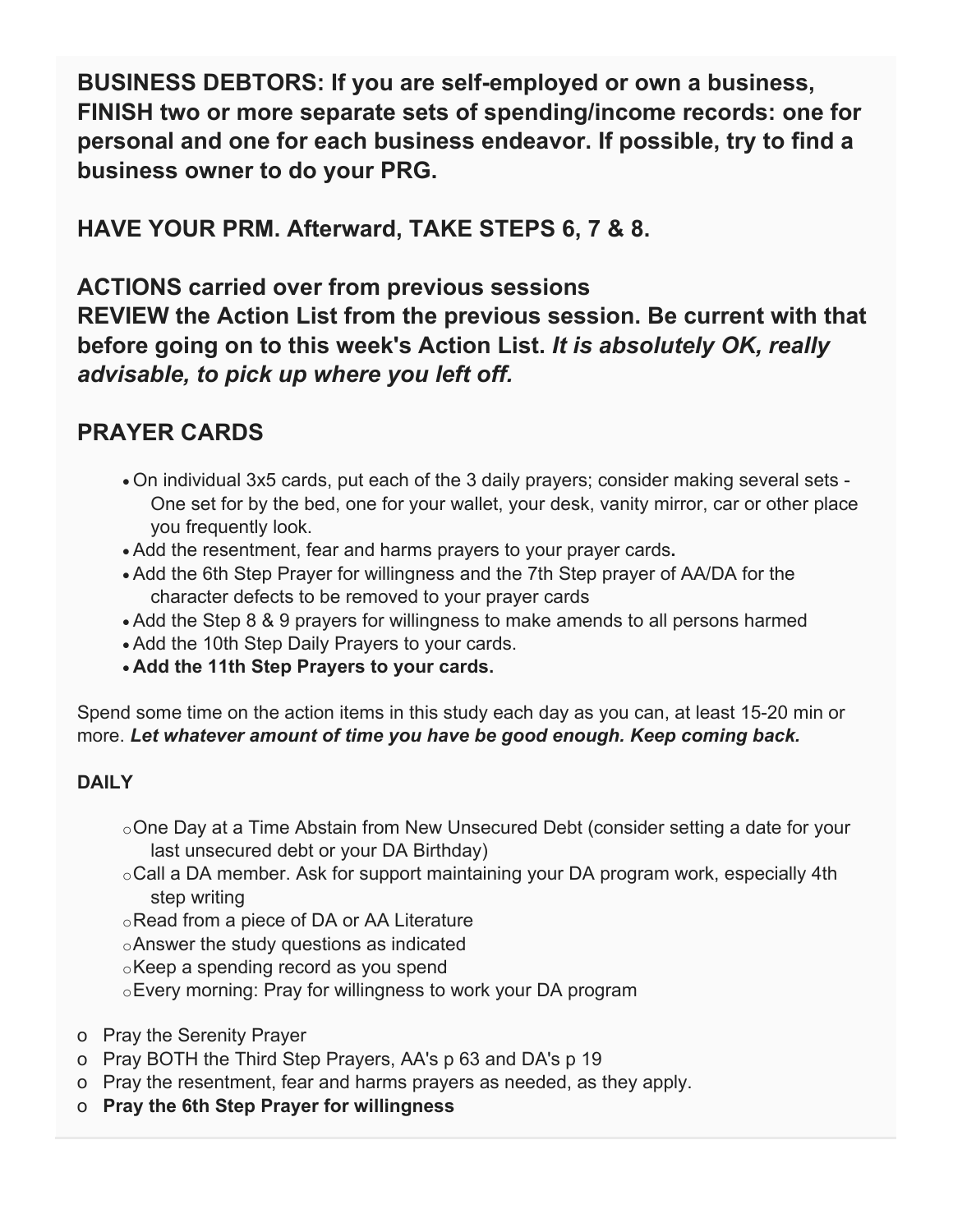o **Pray both 7th Step prayers for the character defects to be removed (AABB p 76:2; DA 12x12x12 p 33).**

- Pray for willingness to make amends to all those you have harmed (AABB, p 76:3)
- **CONTINUE TO REVIEW** YOUR 8th STEP AMENDS LIST
- **As you make ongoing amends keep praying the STEP 9 PRAYERS IN THE AABB:** (BB p 79:1) (BB p 80:1 & 4) (BB p 82:1) (BB p 83:1)
- Make appointments and begin making your low to medium stress amends.
- **Read pp 86-88 in the AA Big Book every morning.**
- **Pray the 11th Step prayers every morning AABB pp 86-88.**
- Pray these all through the day and consider carrying your prayer cards with you.
- **Meditation - try for 5-20 minutes but start at 1 minute if that is your best.**

**Try to add meditation minutes each day until you are regularly at 20 min per day.**

- Take Step 10 inventory before bed on a nightly basis **w/ PRAYERS in AABB** (p 84:2, p 85:1-2, p 86:1)
- ADD OTHER AMENDS TO THIS LIST AS THEY COME UP
- PRAY FOR WILLINGNESS TO MAKE AMENDS TO THEM ALL

Spend some time on the READINGS in this study each day as you can, at least 15-20 min or more. *Let whatever amount of time you have be good enough. Keep coming back.*

#### **WEEKLY**

- Attend at least one solution-oriented DA meeting listen for the DA concepts
- At your meeting, share only solutions and only if you have experience doing the work of the meeting topic. If you do not have a solution to share, listen for program-working members of your meetings and ask for their phone numbers or email addresses
- CALL your DA sponsor or DA phone study partner or another DA member.
- Ask for support maintaining your DA program work
- Share in meetings your availability for sponsorship, phone calls
- If you have a sponsee or temporary sponsee, begin taking them through the DA/AA literature.
- Consider using the latest edition of this study guide.
- **ASK at your meeting, for 2 members to be part of your PRG.**

#### **At Meetings carry** *this* **message:**

**· DO At your DA meeting, commit to sharing the solution: your experience, your strength and your hope as to** *how* **you stay abstinent, work the steps, use prayer and meditation to expand your spirituality, use the tools and maintain your recovery, AND WHY all of that is beneficial.**

**· DON'T At your DA meeting, refrain from venting, confessing what**